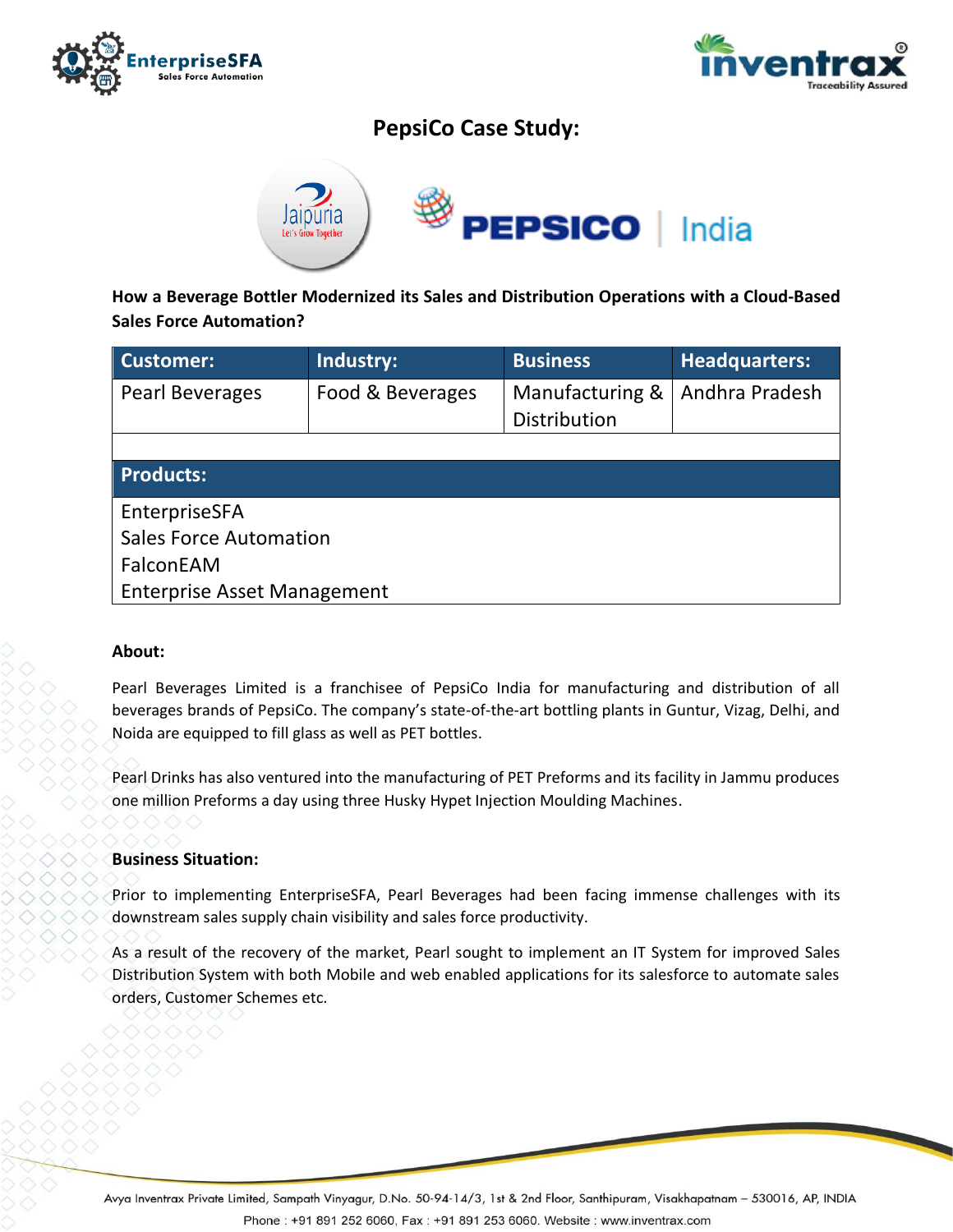



# **Key Challenges**

Prior to implementing EnterpriseSFA, Pearl Beverages has faced with key challenges including

- Human error due to manual calculations and processes.
- Outdated inventory numbers because of the time lag between report generation and the field visit.
- Lack of consistent processes across sales reps.
- Difficulty in keeping track on sales target volumes as there is no real-time data and sales metrics information from the field force.
- Lack of system-enforced controls and validation such as requiring price, taxation information and asset validations.
- Delayed order fulfilments due to improper route planning's

#### **The Solution**

While Pearl Beverages had been using traditional distribution approaches for long, the company later recognized that it needed a robust, best of breed, agile Sales Force Automation System (SFA) to reinforce its field sales activities with amplified sales distribution mechanisms using mobile based technology.

After a thorough market analysis, Pearl Beverages has chosen Inventrax as the right partner to implement this cloud based SFA Solution for agile channel sales, capturing timely actionable sales data and effective management control over sales and its territorial assets.

Being built with 3 core components, EnterpriseSFA consists of

- Distributor Management System
- Mobile Sales Force Automation System
- Asset Maintenance and Management System

## **Solution Provided:**

The Proposed solution enabled pearl beverages to gain significant benefits by reducing its time to market, total cost of ownership and manageability while providing

- **Increased market responsiveness**
- **Availability of accurate and timely actionable sales data**
- **Real time inventory visibility at distributor level**
- **Comprehensive visibility into field force productivity**
- **Higher OTIF Rates with optimal Route and delivery planning**
- **Enhanced secondary, tertiary sales visibility**
- **Greater control over the organizations assets with geo-tagging**

Avya Inventrax Private Limited, Sampath Vinyagur, D.No. 50-94-14/3, 1st & 2nd Floor, Santhipuram, Visakhapatnam - 530016, AP, INDIA Phone: +91 891 252 6060, Fax: +91 891 253 6060. Website: www.inventrax.com